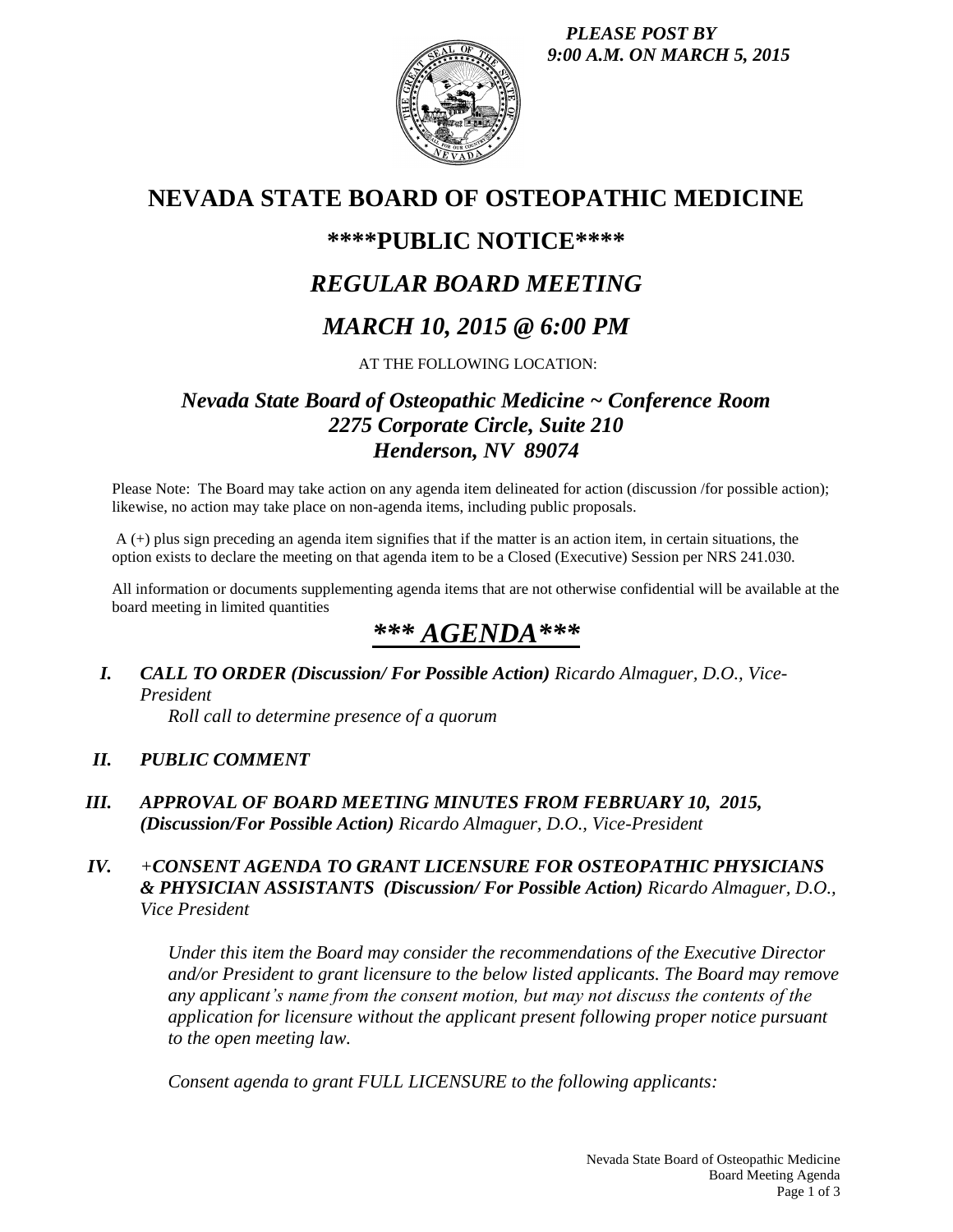### *Physician Name Specialty*

*Eric Beck, D.O. Emergency Medicine Charles Hugelmeyer, D.O. – Reinstated Emergency Medicine David Klipper, D.O. Diagnostic Radiology Yafa Minazad, D.O. Neurology Erica Stockwell, D.O. OB/GYN*

*Barbara Davis, PA-C Guita Tabassi, D.O. Daniel Dellwo, PA-C Thomas Zyniewicz, D.O. Raymond Mathieson, PA-C Charles Weintz, D.O. Lola Margron, PA-C Warren Fisher, D.O.*

#### *Physician Assistant Supervising Physician*

*V. DISCUSSION/ACTION 2015 LEGISLATIVE UPDATE, (Discussion/For Possible Action) Ricardo Almaguer, D.O., Vice-President*

### *VI. EXECUTIVE DIRECTOR'S REPORT*

- *a. Financial*
- *b. Licensing*
- *VII. LEGAL REPORT (Discussion/Action) by Louis Ling, Board Counsel and/or Sophia Long, Deputy Attorney General*

## *VIII. ITEMS FOR FUTURE DISCUSSION/ACTION/UPCOMING AGENDA*

*IX. PRESIDENT Report on Board Business, Ricardo Almaguer, D.O., Vice-President*

### *X. PUBLIC COMMENT*

*Under the public comment item, members of the public may bring matters not appearing on this agenda to the attention of the Board. The Board may discuss but may not act on the matters at this meeting. A citizen may speak on a matter not on the posted Agenda after all matters listed on the posted Agenda have been acted upon by the Board, but only after receiving recognition and consent of the Chairman of the Board. If the Board desires, the matters may be placed on a future agenda for action.*

*In consideration of others, please avoid repetition and limit your public comments to no more than five (5) minutes. The Board may also allow public comment on specific agenda items as they are called, as well as during the Public Comment portion of the Board meeting.* 

*Pursuant to NRS 241.020 (6), please take notice: (1) Items on the agenda may be taken out of order; (2) Two or more agenda items may be combined for consideration; and (3) At any time, items on the agenda may be removed from the agenda or discussion of the items may be delayed.*